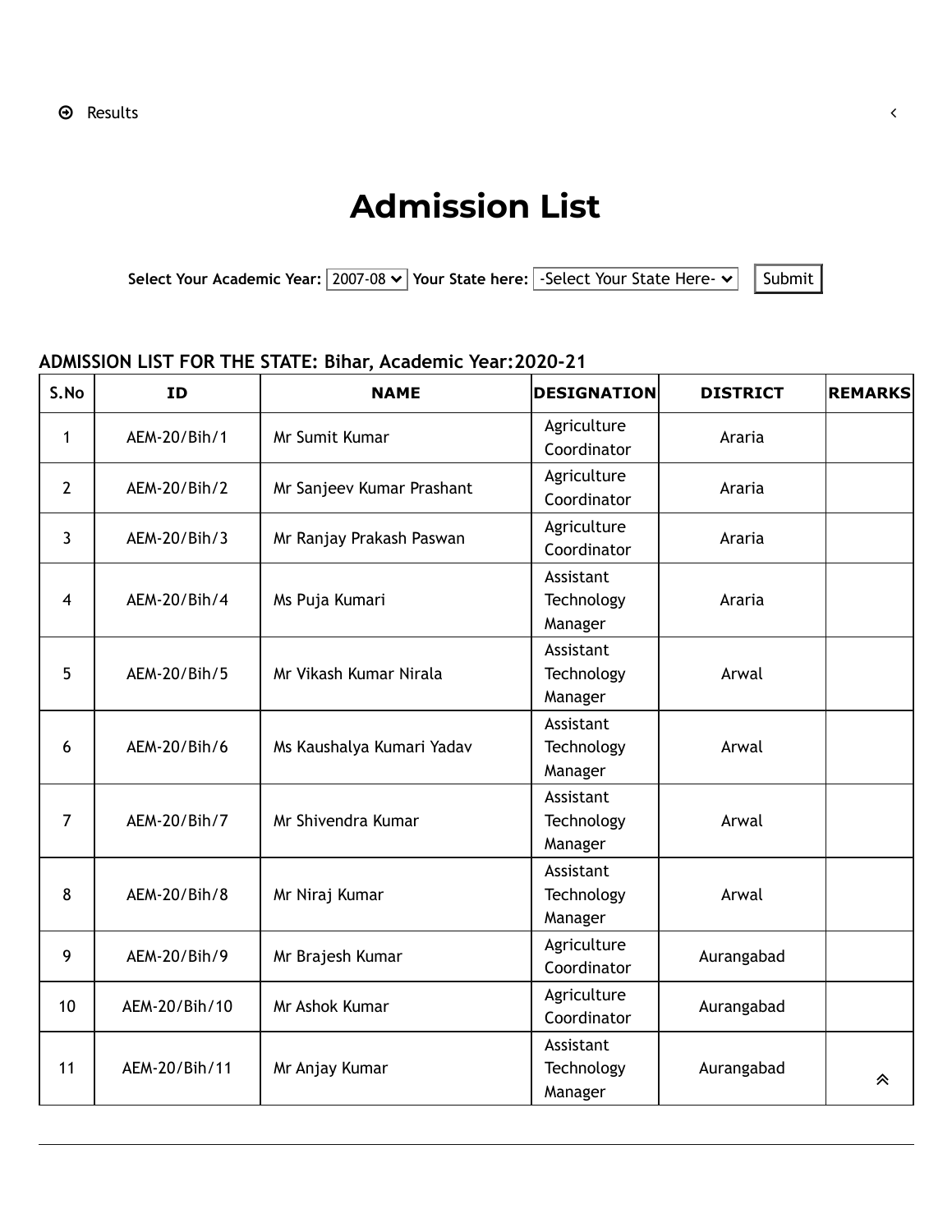| 12 | AEM-20/Bih/12 | Mr Upendra Choudhary    | Agriculture<br>Coordinator         | Aurangabad   |   |
|----|---------------|-------------------------|------------------------------------|--------------|---|
| 13 | AEM-20/Bih/13 | Mr Ranjan Kumar         | Assistant<br>Technology<br>Manager | <b>Banka</b> |   |
| 14 | AEM-20/Bih/14 | Mr Ravikant Shastri     | Assistant<br>Technology<br>Manager | Banka        |   |
| 15 | AEM-20/Bih/15 | Mr Raman Kumar          | Assistant<br>Technology<br>Manager | <b>Banka</b> |   |
| 16 | AEM-20/Bih/16 | Mr Aditya Shri          | Assistant<br>technology<br>Manager | Banka        |   |
| 17 | AEM-20/Bih/17 | <b>Mr Hemant Kumar</b>  | Assistant<br>Technology<br>Manager | <b>Banka</b> |   |
| 18 | AEM-20/Bih/18 | Mr Shashwat Kumar       | Assistant<br>Technology<br>Manager | Begusarai    |   |
| 19 | AEM-20/Bih/19 | Mr Ravindra Kumar       | Assistant<br>technology<br>Manager | Begusarai    |   |
| 20 | AEM-20/Bih/20 | Mr Prakash Chandra      | Assistant<br>technology<br>Manager | Begusarai    |   |
| 21 | AEM-20/Bih/21 | Mr Gaurav Bharti        | Agriculture<br>Coordinator         | Begusarai    |   |
| 22 | AEM-20/Bih/22 | Ms Aroondhaty Choudhary | Assistant<br>Technology<br>Manager | Bhagalpur    |   |
| 23 | AEM-20/Bih/23 | Ms Neha Kumari Gupta    | Assistant<br>Technology<br>Manager | Bhagalpur    |   |
| 24 | AEM-20/Bih/24 | Ms Tahsin Fatma         | Assistant<br>Technology<br>Manager | Bhagalpur    |   |
| 25 | AEM-20/Bih/25 | Mr Aditya Narayan       | Assistant<br>Technology<br>Manager | Bhagalpur    |   |
| 26 | AEM-20/Bih/26 | Ms Ritika Kumari        | Assistant<br>Technology<br>Manager | Bhojpur      | 《 |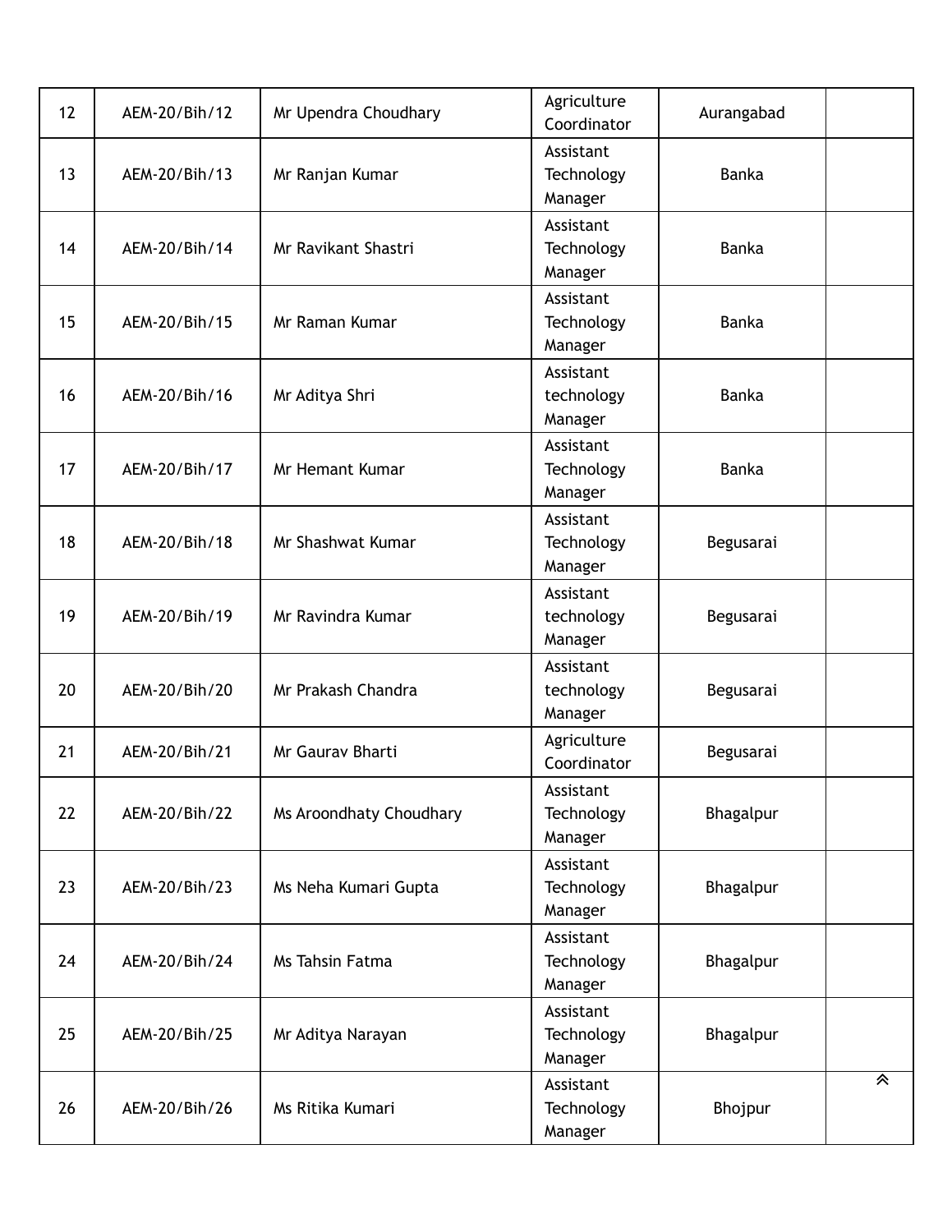| 27 | AEM-20/Bih/27 | Mr Prem Ranjan Sinha    | Agriculture<br>Coordinator         | Bhojpur      |   |
|----|---------------|-------------------------|------------------------------------|--------------|---|
| 28 | AEM-20/Bih/28 | Ms Aditi Chandel        | Assistant<br>Technology<br>Manager | Bhojpur      |   |
| 29 | AEM-20/Bih/29 | Mr Abhishek Choudhary   | Agriculture<br>Coordinator         | Bhojpur      |   |
| 30 | AEM-20/Bih/30 | Mr Kumar Saurabh        | Agriculture<br>Coordinator         | Bhojpur      |   |
| 31 | AEM-20/Bih/31 | Mr Jang Bahadur Singh   | Agriculture<br>Coordinator         | <b>Buxar</b> |   |
| 32 | AEM-20/Bih/32 | Mr Prafull Kumar        | Assistant<br>Technology<br>Manager | <b>Buxar</b> |   |
| 33 | AEM-20/Bih/33 | Ms Kalyani Kumari       | Assistant<br>Technology<br>Manager | <b>Buxar</b> |   |
| 34 | AEM-20/Bih/34 | Mr Hanslal Pal          | Assistant<br>Technology<br>Manager | <b>Buxar</b> |   |
| 35 | AEM-20/Bih/35 | Ms Supriya Soni         | Assistant<br>Technology<br>Manager | <b>Buxar</b> |   |
| 36 | AEM-20/Bih/36 | Ms Akanksha Verma       | Assistant<br>Technology<br>Manager | <b>Buxar</b> |   |
| 37 | AEM-20/Bih/37 | <b>Mr Anand Kaushal</b> | Assistant<br>Technology<br>Manager | Darbhanga    |   |
| 38 | AEM-20/Bih/38 | Ms Savita Kumari        | Assistant<br>Technology<br>Manager | Darbhanga    |   |
| 39 | AEM-20/Bih/39 | Mr Sanjay Kumar Ram     | Agriculture<br>Coordinator         | Darbhanga    |   |
| 40 | AEM-20/Bih/40 | Ms Nibedita Paul        | Assistant<br>Technology<br>Manager | Darbhanga    |   |
| 41 | AEM-20/Bih/41 | Mr MD. Rashidul Haque   | Assistant<br>Technology<br>Manager | Darbhanga    | ☎ |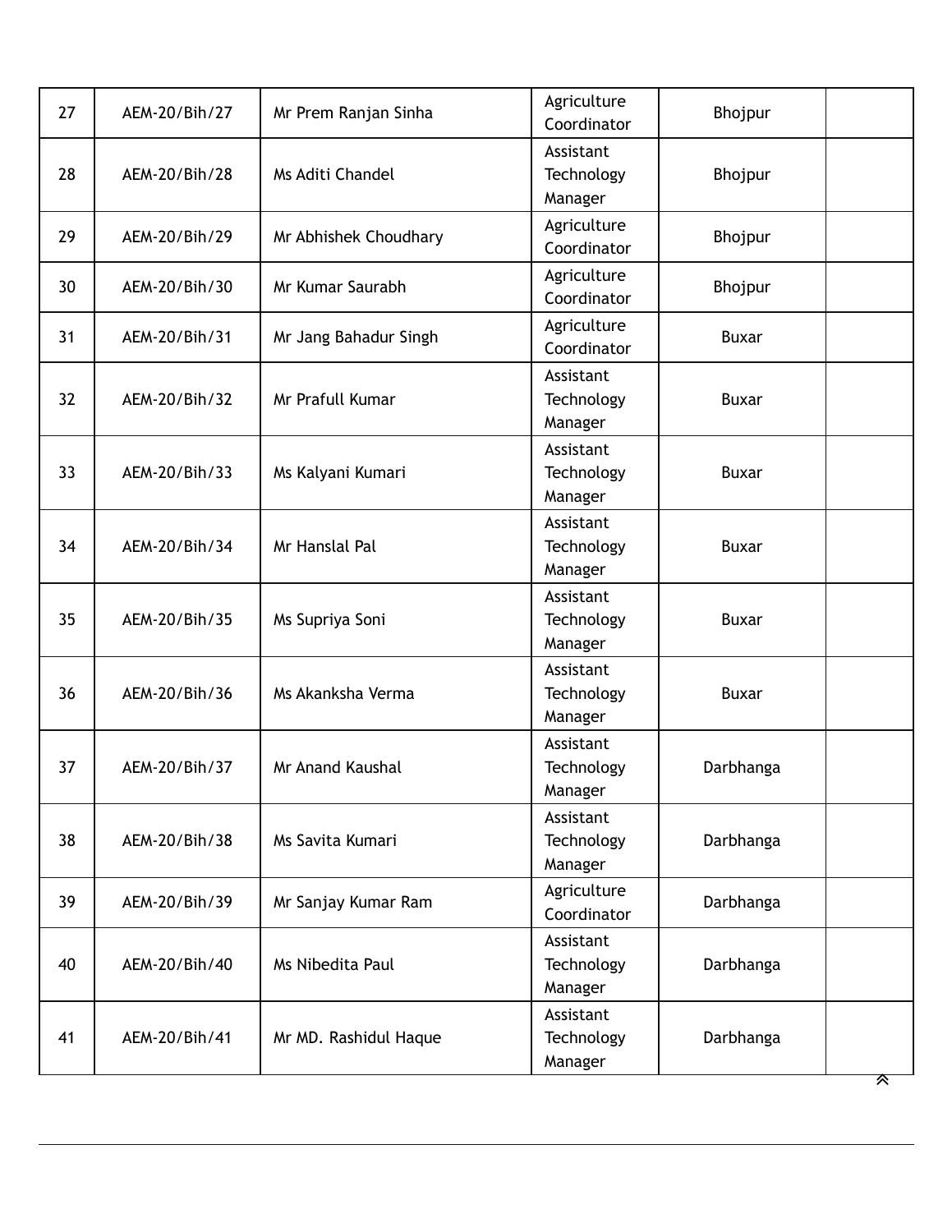| 42 | AEM-20/Bih/42 | Mr Abhishek Alok       | Assistant<br>Technology<br>Manager       | Darbhanga      |   |
|----|---------------|------------------------|------------------------------------------|----------------|---|
| 43 | AEM-20/Bih/43 | Mr Amrendra Prasad     | Agriculture<br>Coordinator               | Darbhanga      |   |
| 44 | AEM-20/Bih/44 | Mr Shankar Choudhary   | Agriculture<br>Coordinator               | Darbhanga      |   |
| 45 | AEM-20/Bih/45 | Mr Prince Raj          | Assistant<br>Technology<br>Manager       | Darbhanga      |   |
| 46 | AEM-20/Bih/46 | Mr Sandeep Kumar       | Assistant<br>Technology<br>Manager       | Darbhanga      |   |
| 47 | AEM-20/Bih/47 | Mr Pappu Kumar         | Assistant<br>Technology<br>Manager       | East Champaran |   |
| 48 | AEM-20/Bih/48 | Mr Brajesh Kumar       | Assistant<br>Technology<br>Manager       | East Champaran |   |
| 49 | AEM-20/Bih/49 | Mr Vikash Kumar Pandey | Agriculture<br>Coordinator               | East Champaran |   |
| 50 | AEM-20/Bih/50 | Ms Manjari Mehra       | <b>Fisheries</b><br>Extension<br>Officer | East Champaran |   |
| 51 | AEM-20/Bih/51 | Mr Suraj Kumar Sahani  | Assistant<br>Technology<br>Manager       | East Champaran |   |
| 52 | AEM-20/Bih/52 | Mr Rahul Kumar         | Assistant<br>Technology<br>Manager       | Gaya           |   |
| 53 | AEM-20/Bih/53 | Ms Indu Sinha          | Agriculture<br>Coordinator               | Gaya           |   |
| 54 | AEM-20/Bih/54 | Mr Suman Agrawal       | Assistant<br>Technology<br>Manager       | Gaya           |   |
| 55 | AEM-20/Bih/55 | Mr Pintu Kumar         | Assistant<br>Technology<br>Manager       | Gaya           |   |
| 56 | AEM-20/Bih/56 | Mr Rana Pratap Singh   | Assistant<br>Technology<br>Manager       | Gopalganj      | 《 |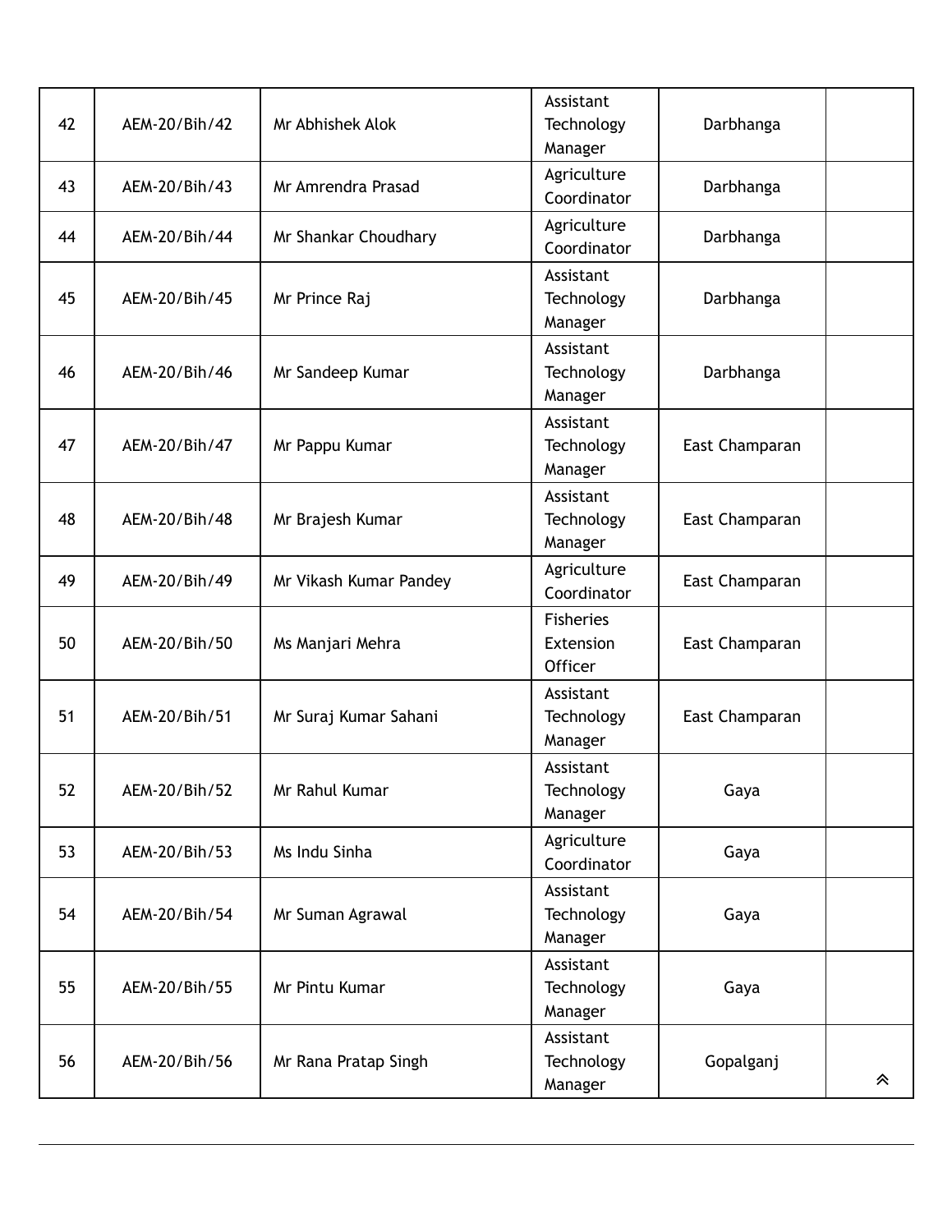| 57 | AEM-20/Bih/57 | Mr Kuldeep Kumar Bharatya  | Assistant<br>Technology<br>Manager      | Gopalganj |   |
|----|---------------|----------------------------|-----------------------------------------|-----------|---|
| 58 | AEM-20/Bih/58 | Mr Akhilesh Kumar Gupta    | Assistant<br>Technology<br>Manager      | Gopalganj |   |
| 59 | AEM-20/Bih/59 | Mr Abhijeet Kumar Bala     | Assistant<br>Technology<br>Manager      | Gopalganj |   |
| 60 | AEM-20/Bih/60 | Mr Aman Singh              | Assistant<br>Technology<br>Manager      | Kaimur    |   |
| 61 | AEM-20/Bih/61 | Mr Arun Kumar              | Assistant<br>Technology<br>Manager      | Kaimur    |   |
| 62 | AEM-20/Bih/62 | Mr Rajnish Kumar           | <b>Block</b><br>Horticulture<br>Officer | Kaimur    |   |
| 63 | AEM-20/Bih/63 | Mr Jay Prakash Mishra      | <b>Block</b><br>Horticulture<br>Officer | Kaimur    |   |
| 64 | AEM-20/Bih/64 | Mr Rajeev Kumar            | Agriculture<br>Coordinator              | Khagaria  |   |
| 65 | AEM-20/Bih/65 | Mr Prabhat Kumar Vidyarthi | Agriculture<br>Coordinator              | Khagaria  |   |
| 66 | AEM-20/Bih/66 | Mr Kishor Kumar Koushal    | Assistant<br>Technology<br>Manager      | Khagaria  |   |
| 67 | AEM-20/Bih/67 | Ms Anjana Arya             | Agriculture<br>Coordinator              | Madhepura |   |
| 68 | AEM-20/Bih/68 | Mr Jay Kumar Bhartiya      | <b>Block</b><br>Technology<br>Manager   | Madhepura |   |
| 69 | AEM-20/Bih/69 | Mr Premjeet Kumar          | Assistant<br>Technology<br>Manager      | Madhepura |   |
| 70 | AEM-20/Bih/70 | Mr Vikash Kumar            | Assistant<br>Technology<br>Manager      | Madhepura |   |
| 71 | AEM-20/Bih/71 | Dr Prabhat Kumar Mishra    | Technical<br>Veterinary<br>Officer      | Madhubani | 《 |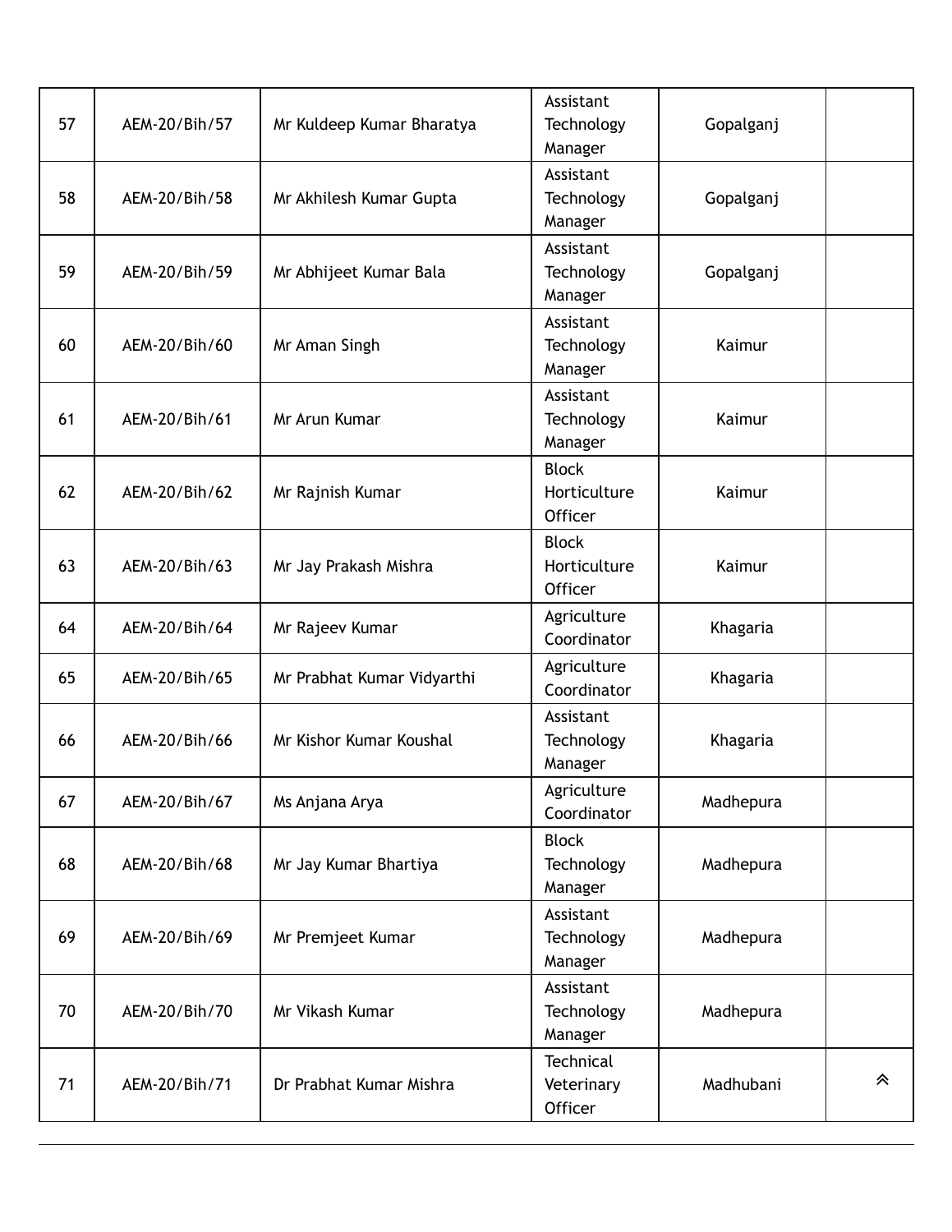|    |               |                          | <b>Technical</b>        |           |   |
|----|---------------|--------------------------|-------------------------|-----------|---|
| 72 | AEM-20/Bih/72 | Dr Manish Kumar Singh    | Veterinary<br>Officer   | Madhubani |   |
|    |               |                          | Assistant               |           |   |
| 73 | AEM-20/Bih/73 | Mr Rahul Kumar           | Technology              | Madhubani |   |
|    |               |                          | Manager                 |           |   |
|    |               |                          | Assistant               |           |   |
| 74 | AEM-20/Bih/74 | Mr Prabodh Kumar Pandey  | Technology              | Madhubani |   |
|    |               |                          | Manager                 |           |   |
|    |               |                          | Agriculture             |           |   |
| 75 | AEM-20/Bih/75 | Mr Onkar Nath Singh      | Coordinator             | Madhubani |   |
| 76 | AEM-20/Bih/76 | Mr Raushan Kumar         | Agriculture             | Madhubani |   |
|    |               |                          | Coordinator             |           |   |
| 77 | AEM-20/Bih/77 | Ms Supriya Kumari        | Agriculture             | Madhubani |   |
|    |               |                          | Coordinator             |           |   |
| 78 | AEM-20/Bih/78 | Mr Sanjeev Kumar         | Agriculture             | Madhubani |   |
|    |               |                          | Coordinator             |           |   |
| 79 | AEM-20/Bih/79 | Mr Raju Kumar            | Agriculture             | Madhubani |   |
|    |               |                          | Coordinator             |           |   |
| 80 | AEM-20/Bih/80 | Mr Vidyanand Sahu        | Agriculture             | Madhubani |   |
|    |               |                          | Coordinator             |           |   |
| 81 | AEM-20/Bih/81 | Ms Jayshree              | Agriculture             | Madhubani |   |
|    |               |                          | Coordinator             |           |   |
| 82 | AEM-20/Bih/82 | Ms Nidhi                 | Assistant<br>Technology | Madhubani |   |
|    |               |                          | Manager                 |           |   |
|    |               |                          | District Animal         |           |   |
| 83 | AEM-20/Bih/83 | Dr Binod Kumar Singh     | Husbandry               | Madhubani |   |
|    |               |                          | Officer                 |           |   |
|    |               |                          | Technical               |           |   |
| 84 | AEM-20/Bih/84 | Dr Kumar Prashant        | Veterinary              | Madhubani |   |
|    |               |                          | Officer                 |           |   |
|    |               |                          | Assistant               |           |   |
| 85 | AEM-20/Bih/85 | Ms Monika Kumari         | Technology              | Madhubani |   |
|    |               |                          | Manager                 |           |   |
|    |               |                          | Technical               |           |   |
| 86 | AEM-20/Bih/86 | Dr Gunanand Prasad Singh | Veterinary              | Madhubani |   |
|    |               |                          | Officer                 |           |   |
| 87 | AEM-20/Bih/87 | Ms Aarti Kumari          | Assistant               |           |   |
|    |               |                          | Technology<br>Manager   | Munger    | 《 |
|    |               |                          |                         |           |   |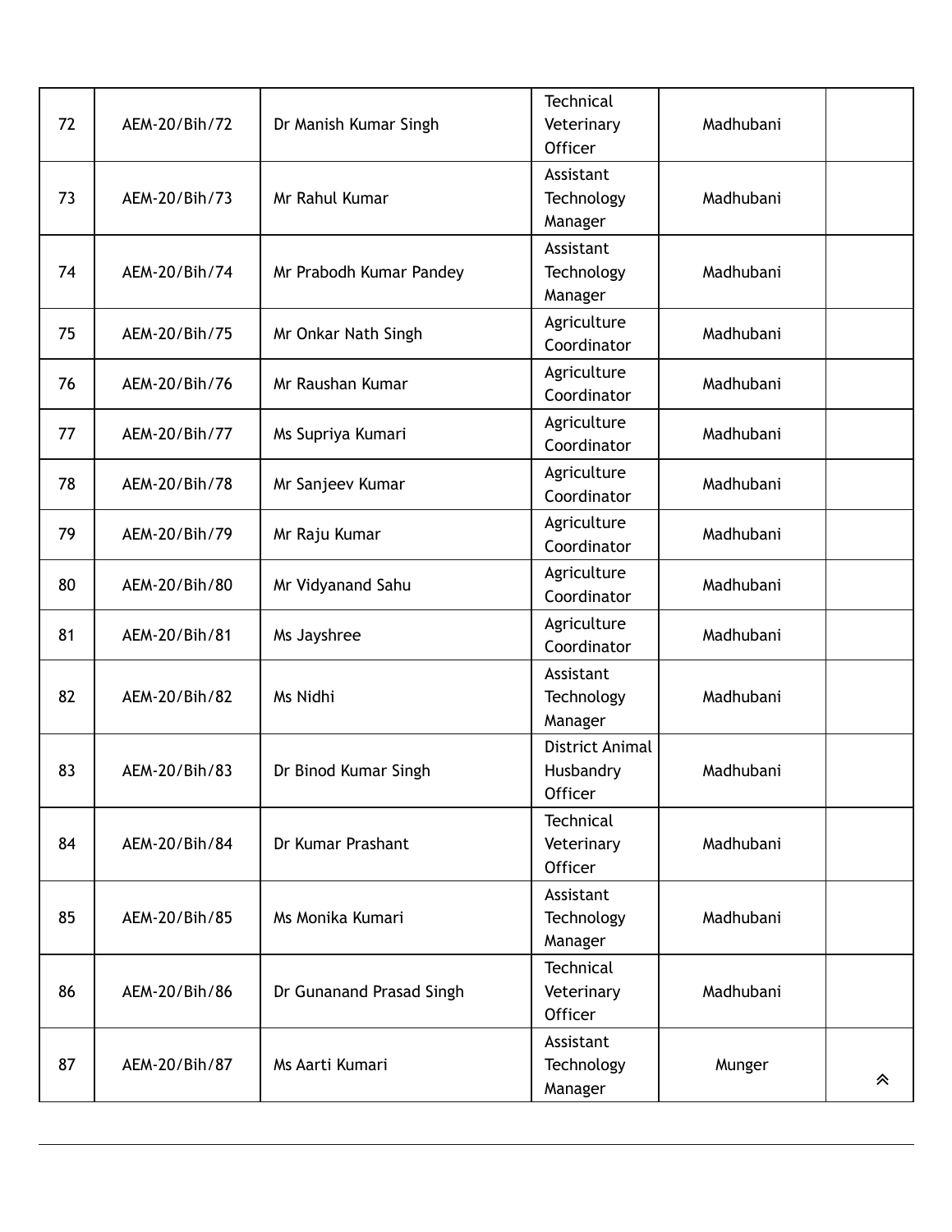| 88  | AEM-20/Bih/88  | Mr Vivek Kumar              | Assistant<br>Technology | Munger      |   |
|-----|----------------|-----------------------------|-------------------------|-------------|---|
|     |                |                             | Manager                 |             |   |
|     |                |                             | Assistant               |             |   |
| 89  | AEM-20/Bih/89  | Ms Rama Bharti              | Technology              | Munger      |   |
|     |                |                             | Manager                 |             |   |
| 90  |                |                             | Assistant               |             |   |
|     | AEM-20/Bih/90  | Ms Aakanksha                | Technology<br>Manager   | Munger      |   |
|     |                |                             | Assistant               |             |   |
| 91  | AEM-20/Bih/91  | Ms Kumari Monalisa          | Technology              | Muzaffarpur |   |
|     |                |                             | Manager                 |             |   |
|     |                |                             | Assistant               |             |   |
| 92  | AEM-20/Bih/92  | Ms Priyanka Kumari          | Technology              | Muzaffarpur |   |
|     |                |                             | Manager                 |             |   |
|     |                |                             | <b>Block</b>            |             |   |
| 93  | AEM-20/Bih/93  | Mr Avinash Kumar Mehra      | Technology              | Muzaffarpur |   |
|     |                |                             | Manager                 |             |   |
|     |                |                             | Assistant               |             |   |
| 94  | AEM-20/Bih/94  | Ms Shweta Kumari            | Technology              | Muzaffarpur |   |
|     |                |                             | Manager                 |             |   |
|     |                |                             | Assistant               |             |   |
| 95  | AEM-20/Bih/95  | Mr Satyam Murari            | Technology              | Muzaffarpur |   |
|     |                |                             | Manager                 |             |   |
|     |                |                             | Agriculture             |             |   |
| 96  | AEM-20/Bih/96  | Mr Akhilesh Kumar Vidyarthi | Coordinator             | Muzaffarpur |   |
|     |                |                             | Assistant               |             |   |
| 97  | AEM-20/Bih/97  | Ms Nikky Kumar              | Technology              | Muzaffarpur |   |
|     |                |                             | Manager                 |             |   |
|     |                |                             | Assistant               |             |   |
| 98  | AEM-20/Bih/98  | Ms Sushmita                 | Technology              | Muzaffarpur |   |
|     |                |                             | Manager                 |             |   |
|     |                |                             | Assistant               |             |   |
| 99  | AEM-20/Bih/99  | Mr Ataul Haque Khan         | Technology              | Muzaffarpur |   |
|     |                |                             | Manager                 |             |   |
|     |                |                             | Assistant               |             |   |
| 100 | AEM-20/Bih/100 | Ms Shwetnisha               | Technology              | Muzaffarpur |   |
|     |                |                             | Manager                 |             |   |
|     |                |                             | Assistant               |             |   |
| 101 | AEM-20/Bih/101 | Mr Karamchand Kisku         | Technology              | Nawada      |   |
|     |                |                             | Manager                 |             | 《 |
| 102 | AEM-20/Bih/102 | Ms Neelam Kumari            | Agriculture             | Nawada      |   |
|     |                |                             | Coordinator             |             |   |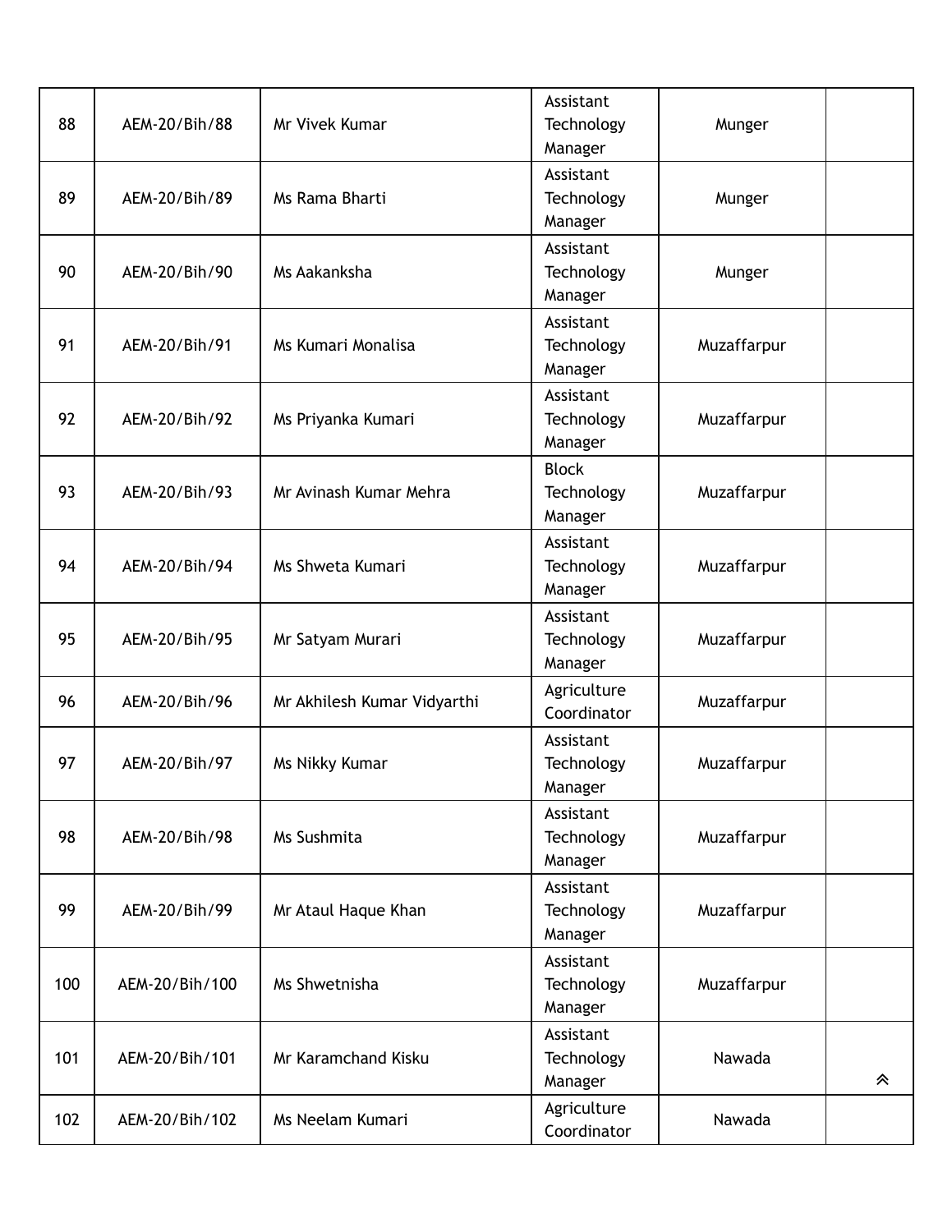| <b>Block</b><br>103<br>AEM-20/Bih/103<br>Nawada<br>Mr Dhiraj Kumar<br>Agriculture<br>Officer<br>Assistant<br>AEM-20/Bih/104<br>Ms Soni Kumari<br>104<br>Technology<br>Patna<br>Manager<br>Assistant<br>105<br>AEM-20/Bih/105<br>Mr Om Prakash<br>Technology<br>Patna<br>Manager<br>Assistant<br>106<br>AEM-20/Bih/106<br>Mr Rahul Kumar<br>Technology<br>Patna<br>Manager<br>Assistant |  |  |  |  |
|----------------------------------------------------------------------------------------------------------------------------------------------------------------------------------------------------------------------------------------------------------------------------------------------------------------------------------------------------------------------------------------|--|--|--|--|
|                                                                                                                                                                                                                                                                                                                                                                                        |  |  |  |  |
|                                                                                                                                                                                                                                                                                                                                                                                        |  |  |  |  |
|                                                                                                                                                                                                                                                                                                                                                                                        |  |  |  |  |
|                                                                                                                                                                                                                                                                                                                                                                                        |  |  |  |  |
|                                                                                                                                                                                                                                                                                                                                                                                        |  |  |  |  |
|                                                                                                                                                                                                                                                                                                                                                                                        |  |  |  |  |
|                                                                                                                                                                                                                                                                                                                                                                                        |  |  |  |  |
|                                                                                                                                                                                                                                                                                                                                                                                        |  |  |  |  |
|                                                                                                                                                                                                                                                                                                                                                                                        |  |  |  |  |
|                                                                                                                                                                                                                                                                                                                                                                                        |  |  |  |  |
|                                                                                                                                                                                                                                                                                                                                                                                        |  |  |  |  |
|                                                                                                                                                                                                                                                                                                                                                                                        |  |  |  |  |
| 107<br>AEM-20/Bih/107<br>Mr Abhishek Raj<br>Technology<br>Patna                                                                                                                                                                                                                                                                                                                        |  |  |  |  |
| Manager                                                                                                                                                                                                                                                                                                                                                                                |  |  |  |  |
| Assistant                                                                                                                                                                                                                                                                                                                                                                              |  |  |  |  |
| 108<br>Ms Annu Sinha<br>AEM-20/Bih/108<br>Technology<br>Patna                                                                                                                                                                                                                                                                                                                          |  |  |  |  |
| Manager                                                                                                                                                                                                                                                                                                                                                                                |  |  |  |  |
| Assistant                                                                                                                                                                                                                                                                                                                                                                              |  |  |  |  |
| 109<br>AEM-20/Bih/109<br>Ms Preety Bala Kumari<br>Technology<br>Patna                                                                                                                                                                                                                                                                                                                  |  |  |  |  |
| Manager                                                                                                                                                                                                                                                                                                                                                                                |  |  |  |  |
| Assistant                                                                                                                                                                                                                                                                                                                                                                              |  |  |  |  |
| 110<br>AEM-20/Bih/110<br>Ms Anita Kumari<br>Technology<br>Patna                                                                                                                                                                                                                                                                                                                        |  |  |  |  |
| Manager                                                                                                                                                                                                                                                                                                                                                                                |  |  |  |  |
| Assistant                                                                                                                                                                                                                                                                                                                                                                              |  |  |  |  |
| AEM-20/Bih/111<br>111<br>Ms Sadhna Kumari<br>Technology<br>Purnea                                                                                                                                                                                                                                                                                                                      |  |  |  |  |
| Manager                                                                                                                                                                                                                                                                                                                                                                                |  |  |  |  |
| Agriculture<br>112<br>Mr Sumit Kumar                                                                                                                                                                                                                                                                                                                                                   |  |  |  |  |
| AEM-20/Bih/112<br>Purnea<br>Coordinator                                                                                                                                                                                                                                                                                                                                                |  |  |  |  |
| Assistant                                                                                                                                                                                                                                                                                                                                                                              |  |  |  |  |
| 113<br>Mr Sudhanshu Kumar<br>Technology<br>AEM-20/Bih/113<br>Purnea                                                                                                                                                                                                                                                                                                                    |  |  |  |  |
| Manager                                                                                                                                                                                                                                                                                                                                                                                |  |  |  |  |
| Assistant                                                                                                                                                                                                                                                                                                                                                                              |  |  |  |  |
| 114<br>Ms Komal Kumari<br>Technology<br>AEM-20/Bih/114<br>Purnea                                                                                                                                                                                                                                                                                                                       |  |  |  |  |
| Manager                                                                                                                                                                                                                                                                                                                                                                                |  |  |  |  |
| <b>Block</b>                                                                                                                                                                                                                                                                                                                                                                           |  |  |  |  |
| 115<br>Technology<br>AEM-20/Bih/115<br>Mr Bijay Kumar Mishra<br>Rohtas                                                                                                                                                                                                                                                                                                                 |  |  |  |  |
| Manager                                                                                                                                                                                                                                                                                                                                                                                |  |  |  |  |
| Assistant                                                                                                                                                                                                                                                                                                                                                                              |  |  |  |  |
| Technology<br>AEM-20/Bih/116<br>116<br>Mr Dheeraj Shekhar<br>Rohtas                                                                                                                                                                                                                                                                                                                    |  |  |  |  |
| Manager<br>《                                                                                                                                                                                                                                                                                                                                                                           |  |  |  |  |
| Akorhigola                                                                                                                                                                                                                                                                                                                                                                             |  |  |  |  |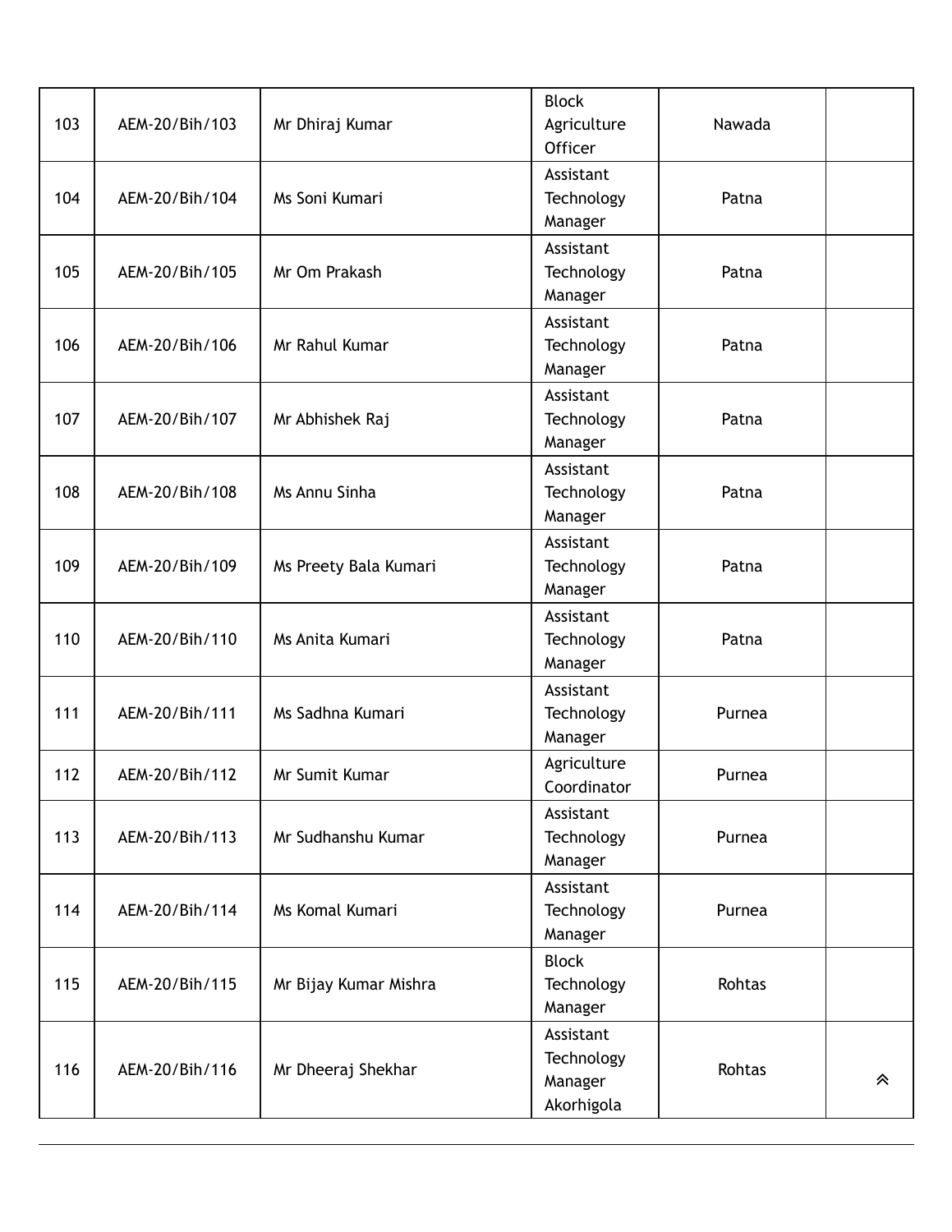| 117 | AEM-20/Bih/117 | Ms Archana Kumari       | Assistant<br>Technology<br>Manager | Rohtas  |   |
|-----|----------------|-------------------------|------------------------------------|---------|---|
| 118 | AEM-20/Bih/118 | Mr Ranjan Kumar         | Assistant<br>Technology<br>Manager | Rohtas  |   |
| 119 | AEM-20/Bih/119 | Mr Abhishek Kumar Singh | Assistant<br>Technology<br>Manager | Rohtas  |   |
| 120 | AEM-20/Bih/120 | Mr Amrit Kumar Pal      | Agriculture<br>Coordinator         | Rohtas  |   |
| 121 | AEM-20/Bih/121 | Ms Anshu Kumari         | Assistant<br>Technology<br>Manager | Rohtas  |   |
| 122 | AEM-20/Bih/122 | Mr Rohit Kumar          | Assistant<br>Technology<br>Manager | Rohtas  |   |
| 123 | AEM-20/Bih/123 | Mr Ravikanth Kumar      | Assistant<br>Technology<br>Manager | Rohtas  |   |
| 124 | AEM-20/Bih/124 | Mr Naveen Kumar Patel   | Assistant<br>Technology<br>Manager | Rohtas  |   |
| 125 | AEM-20/Bih/125 | Ms Vinita Kumari        | Assistant<br>Technology<br>Manager | Rohtas  |   |
| 126 | AEM-20/Bih/126 | Ms Baby Kumari          | Assistant<br>Technology<br>Manager | Saharsa |   |
| 127 | AEM-20/Bih/127 | Ms Preeti Priya         | Assistant<br>Technology<br>Manager | Saharsa |   |
| 128 | AEM-20/Bih/128 | Ms Sonam Roy            | Assistant<br>Technology<br>Manager | Saharsa |   |
| 129 | AEM-20/Bih/129 | Ms Smita Kumari         | Assistant<br>Technology<br>Manager | Saharsa |   |
| 130 | AEM-20/Bih/130 | Mr Vivek Kumar Saurabh  | Assistant<br>Technology<br>Manager | Saharsa | 《 |
| 131 | AEM-20/Bih/131 | Mr Sanjeev Kumar        | Agriculture<br>Coordinator         | Saharsa |   |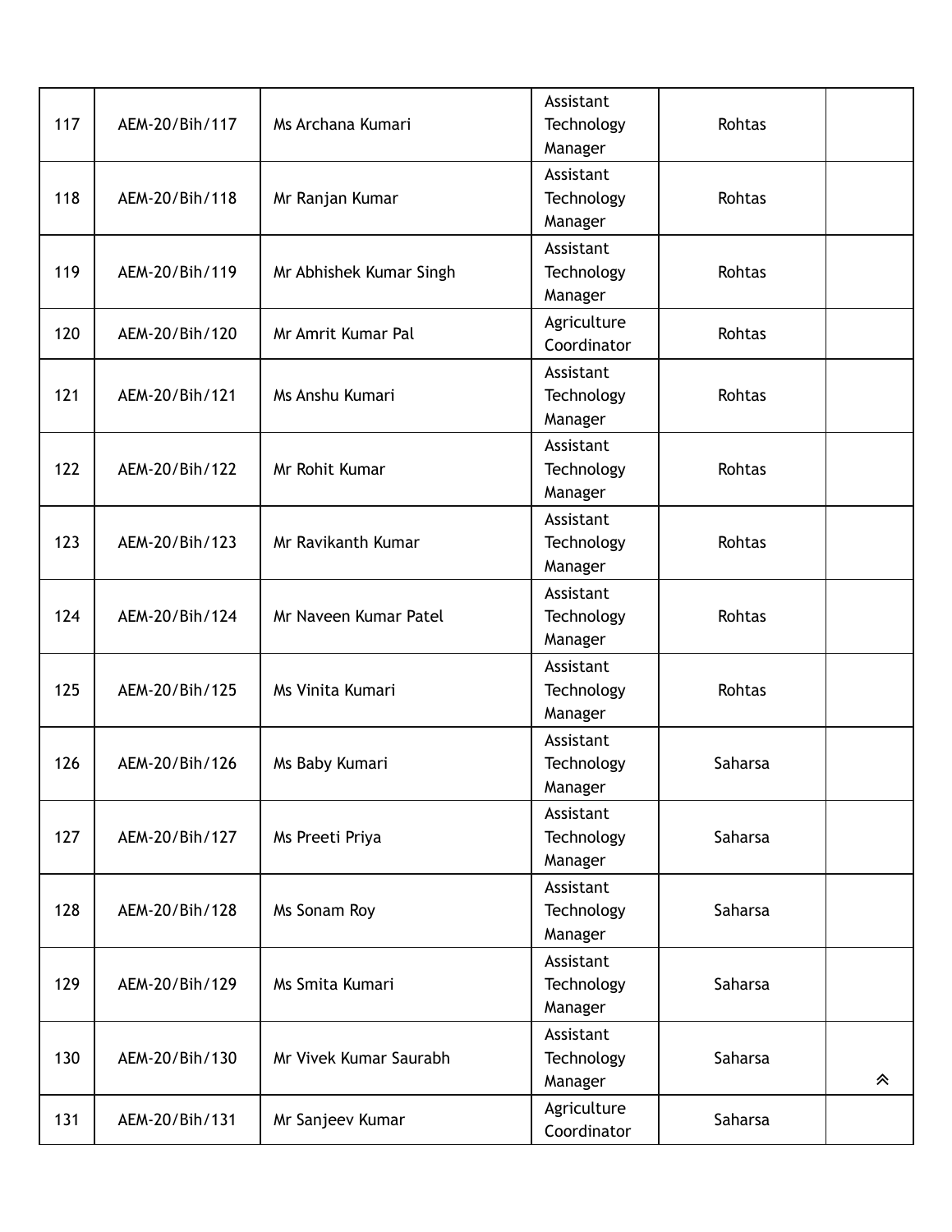| 132 | AEM-20/Bih/132 | Ms Shikha Kumari        | Assistant<br>Technology<br>Manager         | Saharsa    |   |
|-----|----------------|-------------------------|--------------------------------------------|------------|---|
| 133 | AEM-20/Bih/133 | Mr Alok Kumar Dev       | Assistant<br>Technology<br>Manager         | Samastipur |   |
| 134 | AEM-20/Bih/134 | Ms Swati Kumari         | Assistant<br>Technology<br>Manager         | Samastipur |   |
| 135 | AEM-20/Bih/135 | Mr Aditya Anand         | Assistant<br>Technology<br>Manager         | Samastipur |   |
| 136 | AEM-20/Bih/136 | Ms Abha Anand           | Agriculture<br>Coordinator                 | Samastipur |   |
| 137 | AEM-20/Bih/137 | Mr Vikesh Kumar         | Agriculture<br>Coordinator                 | Samastipur |   |
| 138 | AEM-20/Bih/138 | Mr Ranjan Kumar Deo     | Agriculture<br>Coordinator                 | Samastipur |   |
| 139 | AEM-20/Bih/139 | Mr Avishek Kumar Gupt   | Agriculture<br>Coordinator                 | Samastipur |   |
| 140 | AEM-20/Bih/140 | Mr Rakesh Kumar Trivedi | <b>Block</b><br>Technology<br>Manager      | Saran      |   |
| 141 | AEM-20/Bih/141 | Mr Gautam Kumar Goit    | <b>District</b><br>Sectoral<br>Coordinator | Saran      |   |
| 142 | AEM-20/Bih/142 | Mr Neeraj Kumar         | <b>Block</b><br>Technology<br>Manager      | Saran      |   |
| 143 | AEM-20/Bih/143 | Mr Vinay Kumar          | Agriculture<br>Coordinator                 | Saran      |   |
| 144 | AEM-20/Bih/144 | Ms Nutan Nivedita       | Assistant<br>Technology<br>Manager         | Saran      |   |
| 145 | AEM-20/Bih/145 | Mr Bhagvat Prasad Yadav | Assistant<br>Technology<br>Manager         | Supaul     |   |
| 146 | AEM-20/Bih/146 | Mr Ramesh Kumar Yadav   | Assistant<br>Technology<br>Manager         | Supaul     |   |
| 147 | AEM-20/Bih/147 | Mr Ashok Kumar Nirala   | Agriculture<br>Coordinator                 | Supaul     | ᄌ |